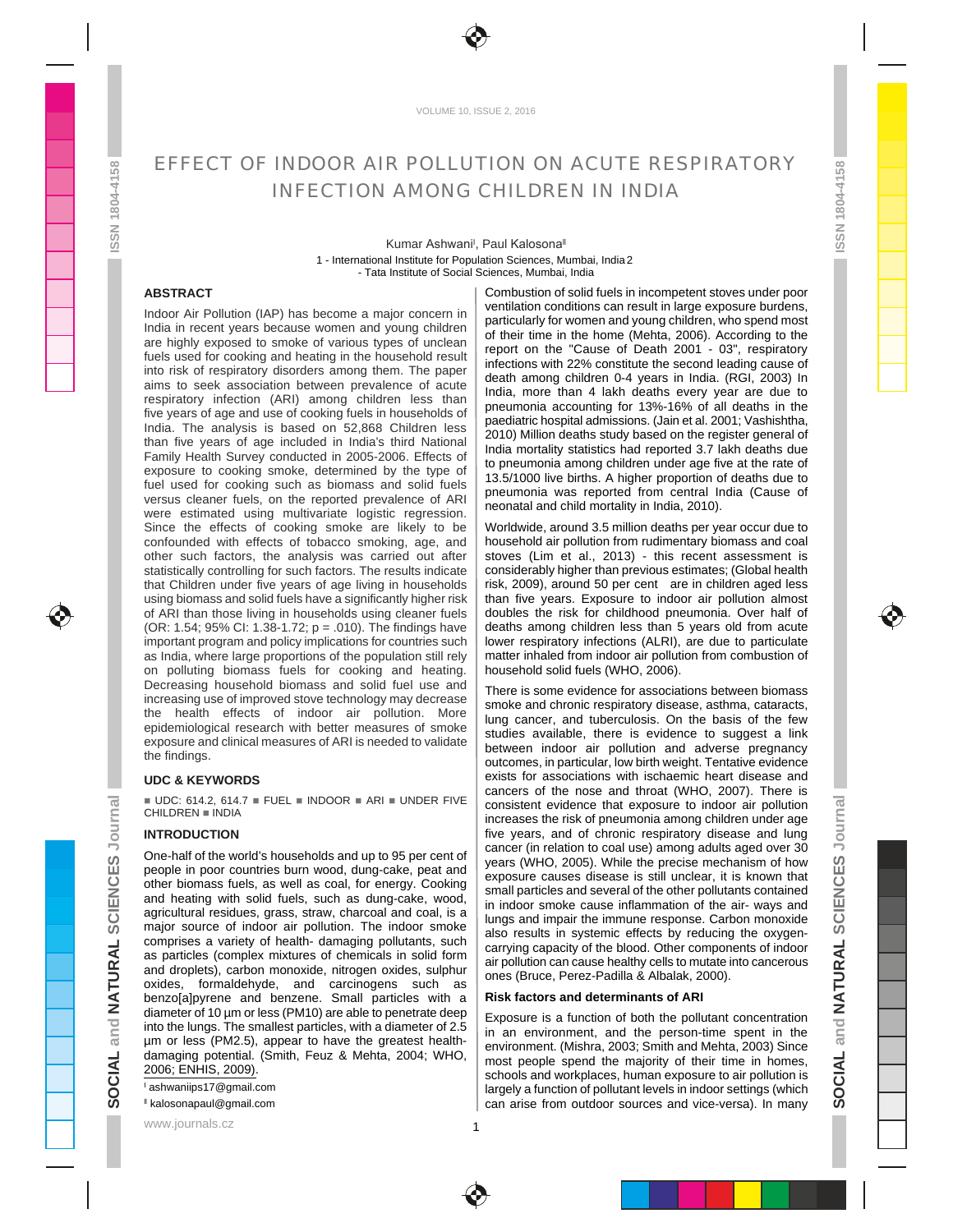

Several small-scale community-based studies have reported  $\vert$  chood on health of masor all pollution (ONDT, 2000). poor socioeconomic factors; low level of literacy, suboptimal **Data sources and Methodology** and the socioeconomic factors in the social conduction of the social conduction of the social conduction of the social conduction breastfeeding, malnutrition, unsatisfactory level of <sub>The household</sub> characteristics data from all the three earlies

pollution has 2.3 (1.9-2.7) times increased the risk of | in the sample households. respiratory infections (especially lower respiratory tract | newspaper state is not all the second state in the second state is not all the second state in the second state is not all the second state in the second state i infections) (Ladomenou et al., 2010). The contraction of the exercise variable.

The full scale of this environmental health problem is clear | The survey asked several questions relating to the current when the high pollutant concentrations from Solid Fuel Use | nealth status of household members. In NFHS-3, the (SFU) are combined with a large amount of time people prevalence or ART were estimated by asking mothers spend indoors. In particular, few activities involve as much | Whether their children under age live years had been ill with person-time as cooking. Women responsible for preparing | a cough accompanied by short, rapid breathing which was meals, and the young children they care for, are most heavily | Chest related in the two weeks preceding the survey. These exposed to indoor air pollution from SFU. As women are symptoms are compatible with ARI. The survey were primarily responsible for cooking, and children often spend | Conducted using an interviewer-administered questionnaire time with their mothers, women and young children are I In the native language of the respondent using a local, disproportionately at higher risk of the indoor air pollution | commonly understood term for ARI like naving cough, short caused by the use of solid fuels and traditional stoves. Older  $\vert$  rapid preathing, chest pain etc. To languages were used in children and men may also spend significant time indoors,  $\parallel$  the survey. No enort were made to clinically test for the although their activity patterns are less generalizable. | <sup>disease.</sup> Noting the series of the series of the seri Access to clean fuels is lowest among poor households in Landia where clinical data on ARI are mostly unavailable rural areas of developing countries, and poor households in  $\vert$  or very weak, this reported prevalence of ARI from a urban or peri-urban areas of developing countries may also representative national sample provides a unique have inadequate access to clean fuels (Desai, Mehta &  $\vert$  opportunity to examine the factors associated with ARI

The bulk of air pollution research has focused on urban  $\vert$  in the matrix of the set of the set of the set of the set of the set of the set of the set of the set of the set of the set of the set of the set of the set of t

identified the "proportion of the population using solid fuels" Subsequence is the procedure product valuation for cooking" as an indicator for assessing progress towards | The survey also collected information on women's smoking \_\_\_\_\_\_\_\_\_\_\_\_\_\_\_\_ related to indoor air pollution and their impact on human | representing the children's exposure to smoke - high ware the theore than the theore are the theore are the theore the theore the theore the theore theore the the

populations, exposures to major pollutants from indoor | health and national economy. Along this, it is still relevant sources can be higher than exposures to pollutants from | in terms of reducing child mortality (MDGs Goal-4) and outdoor sources (Smith and Mehta, 2003).  $\qquad \qquad | \; \text{improving material health (MDG Goal-5) owing to the known}$ health and national economy. Along this, it is still relevant **the summer of the set of the set of the set** in terms of reducing child mortality (MDGs Goal-4) and improving maternal health (MDG Goal-5) owing to the known effects on health of indoor air pollution (UNDP, 2005). The same of the setting of the setting of the setting o

### **Data sources and Methodology**

immunization coverage, cooking fuel used other than liquefied petroleum gas as risk factors contributing to  $\frac{1}{2}$  between  $\frac{1}{2}$  and  $\frac{1}{2}$  and  $\frac{1}{2}$  and  $\frac{1}{2}$  and  $\frac{1}{2}$  and  $\frac{1}{2}$  and  $\frac{1}{2}$  and  $\frac{1}{2}$  and  $\frac{1}{2}$  and  $\frac{1}{2}$  and  $\frac{1}{2$ increasing burden of ARI among children.(Acharya et al., increasing and increasing burden or increasing burden i 2003; Savitha et al., 2007; Broor et al., 2001). In developing countries, children who are exclusively | Welfare (MoHFW), Government of India has been used to breastfed for 6 months had 30%-42% lower incidence of | examine the level and trend of various types fuels used in ARI compared to children who did not receive for the same | India. NFHS-3 collected demographic, socioeconomic, and duration of breastfeeding. (Ladomenou et al., 2010) | health information from a nationally representative **the state of the state** Quantitative systematic review of studies from developed | probability sample of 109,041 households. All states of India countries estimated hand washing reduces the incidence of | are represented in the sample, covering more than 99% of  $\leftarrow$ respiratory infections by 24% (ranging from 6% to 44%). | the country's population. The sample is a multistage cluster (Wiley Online Library, 2013) The evidence from developing | sample with an overall response rate of 98%. The analysis countries is lacking on this issue. Exposure to indoor air | here is based on 52,868 children aged 0-4 years old living The household characteristics data from all the three series **The contract of the set of the set of the set** of National Family Health Survey {NFHS-I (1992-93), NFHS-II (1998-99) and NFHS-III (2005-06)} conducted by the International Institute for Population Sciences, Mumbai under the stewardship of the Ministry of Health and Family **The Humor** Welfare (MoHFW), Government of India has been used to **the set of the set of the set of the set of the set of the set of the set of the set of the set of the set of the set of the set of the set of the set of the set of th** examine the level and trend of various types fuels used in **the same of the set of the set of the set of the set o** India. NFHS-3 collected demographic, socioeconomic, and **Fig. 1** health information from a nationally representative probability sample of 109,041 households. All states of India **Fig. 1** Fig. 1 are represented in the sample, covering more than 99% of **Fig. 1.1.** The same of the same of the same of the same the country's population. The sample is a multistage cluster **the country's** population. sample with an overall response rate of 98%. The analysis here is based on 52,868 children aged 0-4 years old living in the sample households.

## Response variable:

The survey asked several questions relating to the current health status of household members. In NFHS-3, the prevalence of ARI were estimated by asking mothers whether their children under age five years had been ill with a cough accompanied by short, rapid breathing which was chest related in the two weeks preceding the survey. These symptoms are compatible with ARI. The survey were conducted using an interviewer-administered questionnaire in the native language of the respondent using a local, commonly understood term for ARI like having cough, short rapid breathing, chest pain etc. 18 languages were used in the survey. No effort were made to clinically test for the disease. The contract of the contract of the contract of the contract of the contract of the contract of the contract of the contract of the contract of the contract of the contract of the contract of the contract of the c

Smith, 2004; Smith , Mehta & Feuz, 2004).  $\overline{a}$   $\overline{b}$  is revalence among the children under age five vears. The **Significant of the study Study Study Study** has been reported or prevalence or ARI is the study **Study Study** In India, where clinical data on ARI are mostly unavailable or very weak, this reported prevalence of ARI from a representative national sample provides a unique opportunity to examine the factors associated with ARI prevalence among the children under age five years. The study has been reported of prevalence of ARI is the response variable.

outdoor (ambient) air pollution. Within the rapid increase | Predictor variables: Exposure to cooking smoke have in vehicular and other pollution sources in urban areas | ascertained indirectly by type of fuel used for cooking or of developing countries, and burgeoning numbers of | heating. The survey used a 10-item classification of cooking epidemiological studies in developed countries showing | fuel: electricity, liquid petroleum gas (LPG), biogas, wood, effects at what used to be considered low\_levels, outdoor  $\, \mid$  crop\_residues, animal\_dung\_cakes, coal/coke/lignite, sources have remained the centre of most air pollution | charcoal, kerosene, and a residual category of other fuels. research worldwide (Smith, 2000). The use of unprocessed  $\, \mid \,$  The question was "What type of fuel does your household solid fuels in the households is an indicator of the potential | mainly use for cooking?" followed by the above list of fuels. for excessive air pollution exposures. In this way, access to  $\Box$  We used information from this question to group households clean fuels is parallel to the often-cited statistic on access | into two categories representing the extent of exposure to to clean water as an indicator of diseases risk (Smith, 2000). | cooking smoke - high-exposure group (households using states and the state of The Millennium Development Goals (MDGs 8) with the  $\frac{1}{100}$  included charged a unclean fuels) low-exposure group overall objective of encouraging healthy and prosperous  $\frac{1}{2}$  (boundable using fusive fusive initial petroleum assessments) development around the world with Target (No. 7) calls for **expressions** or electricity and property the U.S. This two-category environmental sustainability. Within this context, WHO has  $\left| \begin{array}{c} \cos \theta & \cos \theta \\ \cos \theta & \sin \theta \end{array} \right|$  is the principal predictor variable Predictor variables: Exposure to cooking smoke have ascertained indirectly by type of fuel used for cooking or heating. The survey used a 10-item classification of cooking fuel: electricity, liquid petroleum gas (LPG), biogas, wood, crop residues, animal dung cakes, coal/coke/lignite, charcoal, kerosene, and a residual category of other fuels. The question was "What type of fuel does your household mainly use for cooking?" followed by the above list of fuels. We used information from this question to group households into two categories representing the extent of exposure to cooking smoke - high-exposure group (households using fuels: wood, crop residues, dung cakes, or coal/coke/ lignite/charcoal - unclean fuels), low-exposure group (households using fuels: liquid petroleum gas, biogas, kerosene or electricity - clean fuel). This two-category classification of fuels is the principal predictor variable.

the integration of the principles of sustainable development | as children spend most of their time with mother for care | | | into country policies and programmes. So, India, where over 70 per cent of the country population are at the risk of | NFHS 3 asked "Does she smokes - cigarettes/bidis, \_\_\_\_\_\_\_\_\_ exposure due to unclean fuels use for cooking and heating | pipe/cigar, paan masala, ghutka, chewing tobacco, uses \_\_\_\_\_\_\_\_\_\_\_\_\_\_\_\_\_\_\_\_ in their households and toll lakhs of life and millions of years  $\; \mid \;$  snuff, smoke other or nothing?" We used information from  $\;$ of disease burden per year, need to address the issue | this question to group women into two categories \_\_\_\_\_\_ The survey also collected information on women's smoking as children spend most of their time with mother for care and feeding. For eligible women in the sampled households, NFHS 3 asked "Does she smokes - cigarettes/bidis, pipe/cigar, paan masala, ghutka, chewing tobacco, uses snuff, smoke other or nothing?" We used information from this question to group women into two categories representing the children's exposure to smoke - high

www.journals.cz

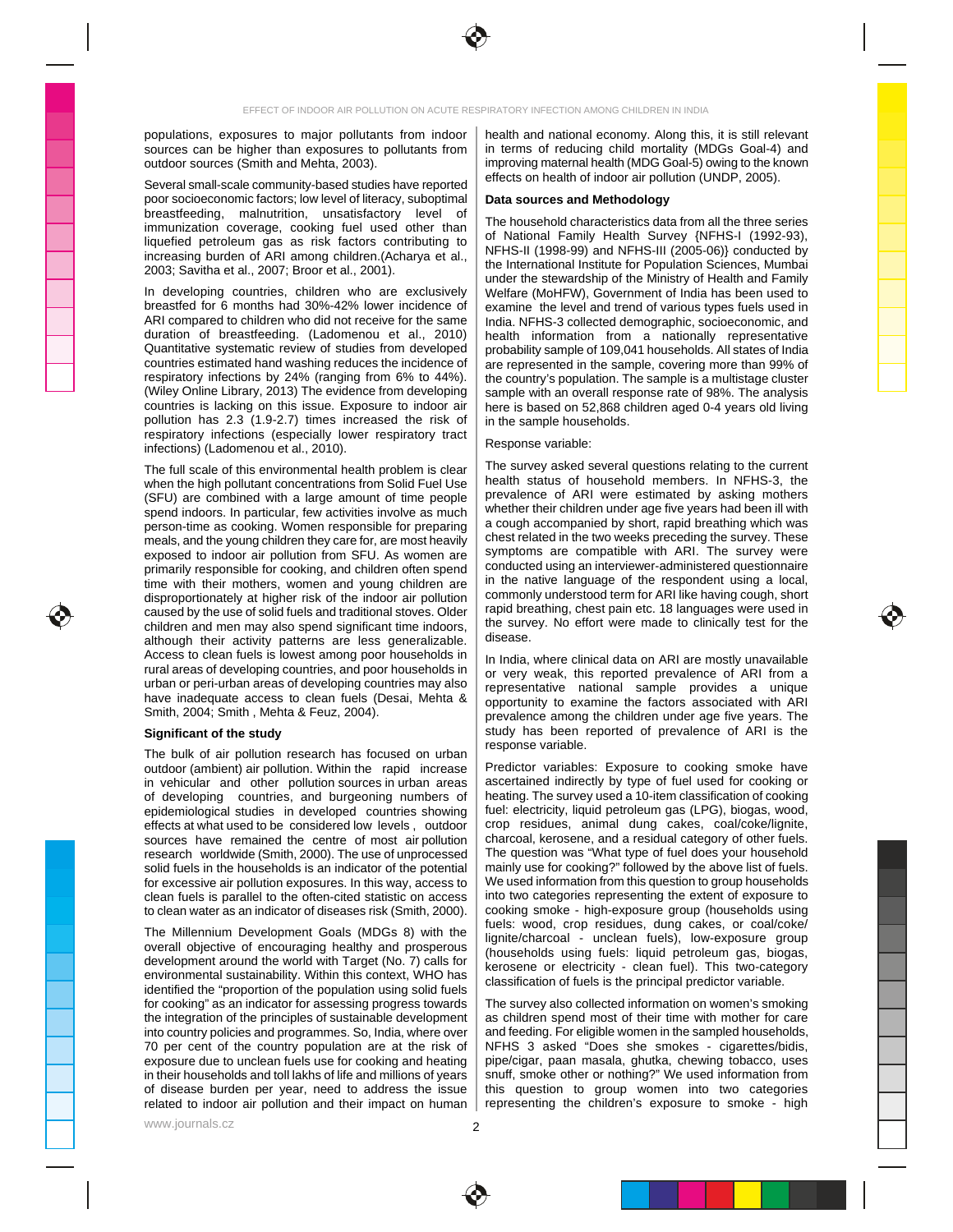

exposure group (smoking anything) and low exposure group | According to state-wise distribution, the north east regions (smoking nothing). This two-category classification of fuels | like Nagaland, Tripura, Arunachal Pradesh and Eastern

as women's smoke on the prevalence of ARI are likely to  $\frac{100 \times 1000 \times 1000 \times 1000 \times 1000 \times 1000 \times 1000 \times 1000 \times 1000 \times 1000 \times 1000 \times 1000 \times 1000 \times 1000 \times 1000 \times 1000 \times 1000 \times 1000 \times 1000 \times 1000 \times 1000 \times 1000 \times 1000 \times 1$ be confounded with the effects of other risk factors, it is necessary to statistically control, or adjust, for such factors.  $\begin{bmatrix} 0 \\ 0 \end{bmatrix}$  of which go me under  $\begin{bmatrix} 0 \\ 0 \end{bmatrix}$  (Francuscal Adjace Crew) Control variables included in this study were age, sex, birth  $\begin{bmatrix} 1 & 1 & 0 \\ 0 & 0 & 0 \\ 0 & 0 & 0 \end{bmatrix}$  and the set of the latter than the latter than the set of the set of the set of the set of the set of the set of the s order, education, religion of household head, caste/tribe of studied the recent reund of NEWS is the NEWS III Case and household head, house type, availability of window window and below the second the large processes of (ventilation) in the house, living standard of the household,  $\frac{1}{2}$  households using uncles fuck for socking or botting. On urban/rural residence, and geographic region. For definition and research the population of the post of the second states of the second states of the second states of the second states of the second states of the second st

Analysis: Because our response variable "prevalence of | reported very high levels of unclean biomass used. In the ARI" is dichotomous, we use logistic regression to estimate | earlier rounds, Nagaland Tripura and Arunachal Pradesh the effects of cooking smoke (from unclean fuel use relative | reported relatively high levels of using of fuel, however, in  $\leftarrow$ to cleaner fuel use) and women's smoke (anything and | the recent round, used of fuels in these states were | | nothing) on ARI prevalence with the other 11 demographic | comparatively low (Figure 2-4). On the other hand, Western and socioeconomic variables mentioned above as controls. Results have presented in the form of odds ratios (ORs) with | of unclean biomass fuel in the earlier rounds of NFHS but 95% confidence intervals (95% CI). The estimation of | indicated decreasing trend in the recent survey. The high confidence intervals takes into account design effects due | reporting of unclean biomass fuel could be attributed to to clustering at the level of the primary sampling unit. The  $\, \mid \,$  factors like literacy, freedom, media exposure, wealth class logistic regression models have estimated using the SPSS-

predictor variables, before carrying out the multivariate | major improvement; around 67.5 per cent of all households models. In the correlation matrix of predictor variables, all  $\vert$  in India and 90 per cent of households in the country's pairwise Pearson correlation coefficients are  $\vert$  = 0.5,  $\vert$  poorer, rural areas used traditiona pairwise Pearson correlation coefficients are < 0.5, | poorer, rural areas used traditional solid fuels, such as crop suggesting that multi-collinearity is not a problem. In the | residue, cow-dung, firewood, coal and other unclean fuels survey, certain states and certain categories of households  $\, \mid \,$  to meet their cooking energy needs (RGI, 2011). The report were over-sampled. In all our analysis, weights are used to  $\; \mid \;$  of the committee on slum statistics, headed by Pranob Sen, restore the representativeness of the sample (IIPS & ORC | projected India's slum population to rise up to 93.06 million  $\mathcal{L}$ 

using unclean biomass fuel for cooking in Indian households  $\parallel$  Digmin Hazarus. from 1992-2006. The uses of unclean biomass fuel fallen | Figure 2: State wise distribution of biomass (unclean) fuel for down from the first survey to third survey of National Family | cooking in Indian Households, 1992-93 Health Survey in India. The 1991 National Census included | The Communication Communication Communication Communication Communication Communication Communication Communication Communication Communication Communication Comm for the first time a question about the primary household fuel  $\|\cdot\|$ used and reflected that about 95 per cent of the rural  $\begin{bmatrix} 1 & 1 \end{bmatrix}$ population were relied primarily on biomass fuels (dung,  $\vert \vert$  , and the set of the set of the set of the set of the set of the set of the set of the set of the set of the set of the set of the set of the set of the set crop residues, and wood). Following the same, National || **Campus Communist Communist Communist Communist Communist Communist Communist Communist Communist Communist Communist Communist Communist Communist Communist Commun** Family Health Survey (NFHS) in all her three series of  $\vert \vert$  and the series of  $\vert$  and the series of  $\vert$  and the series of  $\vert$  and the series of  $\vert$  and the series of  $\vert$  and the series of  $\vert$  and the series of  $\vert$ survey asked about the primary household fuel used and  $\vert \vert$ the result reflected marginal improvement over NFHS I in  $\vert \vert$ NFHS III ; still overall 71 per cent and about 90 per cent of  $\vert \vert$  . The state of the state of the state of the state of the state of the state of the state of the state of the state of the state of the state of the stat the rural households were relied primarily on unclean fuels  $\|\cdot\|$ 



www.journals.cz  $\overline{\phantom{a}}$   $\overline{\phantom{a}}$   $\overline{\phantom{a}}$   $\overline{\phantom{a}}$   $\overline{\phantom{a}}$   $\overline{\phantom{a}}$   $\overline{\phantom{a}}$   $\overline{\phantom{a}}$   $\overline{\phantom{a}}$   $\overline{\phantom{a}}$   $\overline{\phantom{a}}$   $\overline{\phantom{a}}$   $\overline{\phantom{a}}$   $\overline{\phantom{a}}$   $\overline{\phantom{a}}$   $\overline{\phantom{a}}$   $\overline{\phantom{a}}$ 

is the second most principal predictor variable.  $\vert$  India State of Odisha having with high utilised of unclean Because the effects of exposure to cooking smoke as well  $\frac{1}{2}$  determined because fusion for the countries at the  $\frac{1}{2}$  at  $\frac{1}{2}$ of variables, see Table 1. 20 and Arc GIS 10.1 statistical software package. According to state-wise distribution, the north east regions **According** to state-wise like Nagaland, Tripura, Arunachal Pradesh and Eastern **The Container and Lorent Article** India State of Odisha having with high utilised of unclean **Interpret of the state** fuel in 1992-93. Whereas, Bihar remained at the top in used of unclean biomass fuel in last two rounds of NFHS e.g. in 1997- 98 and 2005-06. Interestingly, the demographically **the set of the set of the set of the set of the set o** low performing states such as Bihar, Jharkhand. Rajasthan all of which come under EAG (Empowered Action Group) states reported very high levels of uses of unclean biomass **in the case of the set of the set of the s** fuel of the recent round of NFHS. In the NFHS-III, Goa and **Face 1** Mizoram and Delhi were showing the lower parentage of **Alleman** households using unclean fuels for cooking or heating. On **the contact of the set of the contact** the contrary, the poorer states such as all EAG States (Bihar, Jharkhand, Odisha, Madhya Pradesh and Rajasthan) reported very high levels of unclean biomass used. In the **the solution of the set of the set of the set** earlier rounds, Nagaland Tripura and Arunachal Pradesh \_\_\_\_\_\_\_\_\_\_\_\_\_\_\_\_\_\_\_\_\_\_\_\_\_ reported relatively high levels of using of fuel, however, in **Fig. 1** the recent round, used of fuels in these states were **the set of the set of the set of the set of the set of the s** comparatively low (Figure 2-4). On the other hand, Western and southern region states were reported low levels of uses of unclean biomass fuel in the earlier rounds of NFHS but indicated decreasing trend in the recent survey. The high reporting of unclean biomass fuel could be attributed to factors like literacy, freedom, media exposure, wealth class (MPCE), and to some extent social caste or custom (Subramanian et al., 2009).

We tested for the possibility of multi-collinearity between the  $\, \mid \,$  Recently published Indian Census (2011) do not reflect Macro, 2007).  $\blacksquare$  Dy 2011, and about 90 per cent of India's slum population  $\blacksquare$ **Results and Discussion** Status of Household Fuel Use in India: Figure 1 shows the trends and rural-urban differential in the article of the second second formation and their natural Recently published Indian Census (2011) do not reflect major improvement; around 67.5 per cent of all households in India and 90 per cent of households in the country's poorer, rural areas used traditional solid fuels, such as crop residue, cow-dung, firewood, coal and other unclean fuels to meet their cooking energy needs (RGI, 2011). The report of the committee on slum statistics, headed by Pranob Sen, projected India's slum population to rise up to 93.06 million by 2011, and about 90 per cent of India's slum population depends upon unclean fuels to achieve their basic needs. Lack of improved biomass cook stoves (ICs) with chimneys, separate kitchen, and lack of ventilation exposed millions of Indian life at risk of Indoor air pollution and their harmful health hazards.



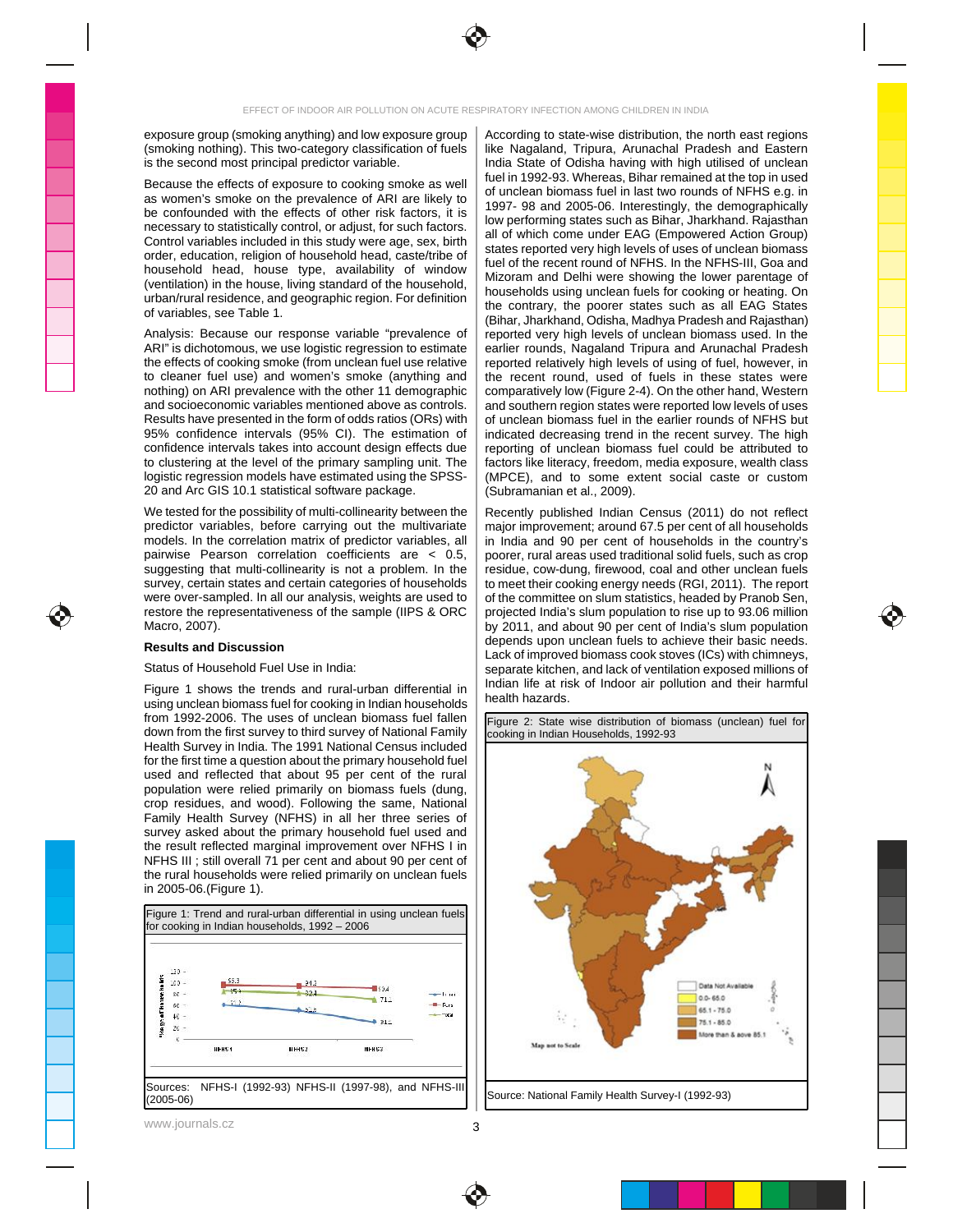





According to the NFHS-3, about 12% of India's population challenge of nigher (10th +) educated mothers live in is <5 years old (IIPS and ORC Macro 2007). Table 1 shows | nousenoids using unclean fuels. Ninety nine per cent the distribution of children under age five by selected children belong to low standard and kachna nouses and background characteristics. Around 80 per cent of the  $\vert$  about 50% children of high standard of living and pucca children (both male and female) live in households using | nouses were exposed to narmitul effect or unclean fuels.

Figure 3: State wise distribution of biomass (unclean) fuel for cooking in Indian Households, 1997-98 | |years\_of\_age\_exposed\_to\_Unclean\_Biomass\_Fuel\_by\_selected|\_\_\_\_\_\_\_\_ Source: National Family Health Survey-II (1997-98) Table 1: Variable definitions and distribution of children less than 5 years of age exposed to Unclean Biomass Fuel by selected characteristics, India, 2005-2006 **Background characteristics Count Distribution (%)** Sex of child **Sex of child** Male 19912 78.9 and 19912 78.9 and 19912 78.9 and 1991 Female 18495 80.2 Pemale 2002 and the set of the set of the set of the set of the set of the set of the set of Children u-5 Infants 7216 81 1 - 4yr 31190 79.2 Religion Hindu 29997 79.8 Muslim 6813 81.5 Others# 1596 68.2 Education level **Education** and the contract of the contract of the contract of the contract of the contract of the contract of the contract of the contract of the contract of the contract of the contract of the contract o Illiterate/primary/secondary 37937 82.7 High school+ 468 19.2 Standard of living## Low 15457 99.1 Medium 14801 89.3 High 7469 48.9 House type\* Kachha 7676 99.2 and 7676 99.2 and 7676 199.2 and 7676 199.2 and 7676 199.2 and 767 199.2 and 767 199.2 and 76 Semi pucca 21295 95.7 Pucca 9219 51 Caste/category **Caster and Caster and Caster and Caster and Caster and Caster and Caster and Caster and Caster and Caster and Caster and Caster and Caster and Caster and Caster and Caster and Caster and Caster and Caster a**  $ST/SC/OBC^{**}$  28943 84.7 Others 8149 64.8 **Communist Communist Except** 64.8 Type of place of residence Urban 4939 39.2 Rural 33467 93.8 and 33467 93.8 Birth order and the control of the control of the control of the control of the control of the control of the control of the control of the control of the control of the control of the control of the control of the control Jan-16 26078 74.6 4 or higher 12329 12329 92.5 House has any window No 17701 95.1 and 17701 95.1 and 17701 95.1 and 17701 95.1 and 178.1 and 178.1 and 178.1 and 178.1 and 178.1 a Yes 20690 69.7 Major states EAG states@ & Assam 24098 89 Other states @ @  $\qquad \qquad$  14309  $\qquad \qquad$  67.4 Total 38407 79.5 # Sikh, Buddhist, Christian, Jain, Jewish, Zorastrian; ## Standard of living index is calculated by adding the scores assigned to the durable goods in the household as following: 4 for a car or tractor; 3 each for a moped/scooter /motorcycle, telephone, refrigerator, or color television; 2 each for a bicycle<br>electric fan. radio/transistor: and 1 each for a mattress. pressure cooker. chair electric fan, radio/transistor; and 1 each for a mattress, pressure cooker, chair, cot/bed, table, or clock/watch. Index scores range from 0–5 for low SLI, 6–15

for medium SLI, to 16–42 for high SLI.; \* Pucca houses are made from high-quality materials (bricks, tiles, cement, and concrete) throughout, including roof, walls, and floor; kachha houses are made from mud, thatch, or other low-quality materials. Semi-pucca houses are made from a combination.; \*\* ST-Schedule Tribe, SC-Schedule Caste, OBC-Other Backward Caste; @ Rajasthan, Madhya Pradesh, Uttar Pradesh, Bihar, Orrisa, Uttaranchal, Jharkhand and Chhattisgarh.; @@ Jammu & Kashmir, Himachal Pradesh, Punjab, Haryana, Delhi, Arunachal Pradesh, Nagaland, Manipur, Mizoram, Tripura, Meghalaya, West Bengal, Gujarat, Maharashtra, Andhra Pradesh, Karnataka, Kerala, Tamil Nadu and Goa.

Profile of the Children under age five: example it is a set of illiterate/primary/secondary completed mothers and 19% unclean fuels (wood, dung cakes, coal or crop residues) and remaining 20% live in households using cleaner fuels (liquid petroleum gas, kerosene, biogas, or electricity). Eighty one per cent of infants and 79% of children aged 1-4 years were exposed to unclean fuel. Around eighty per cent of Hindu and 81.5% of Muslim children live in households using unclean fuels. About eighty three per cent children of **Table 10** and the set of the set of the set of the set o illiterate/primary/secondary completed mothers and 19% children of higher (10th +) educated mothers live in households using unclean fuels. Ninety nine per cent children belong to low standard and kachha houses and about 50% children of high standard of living and pucca houses were exposed to harmful effect of unclean fuels. Source: Figures have calculated for NFHS 3rd (2005-06) round only

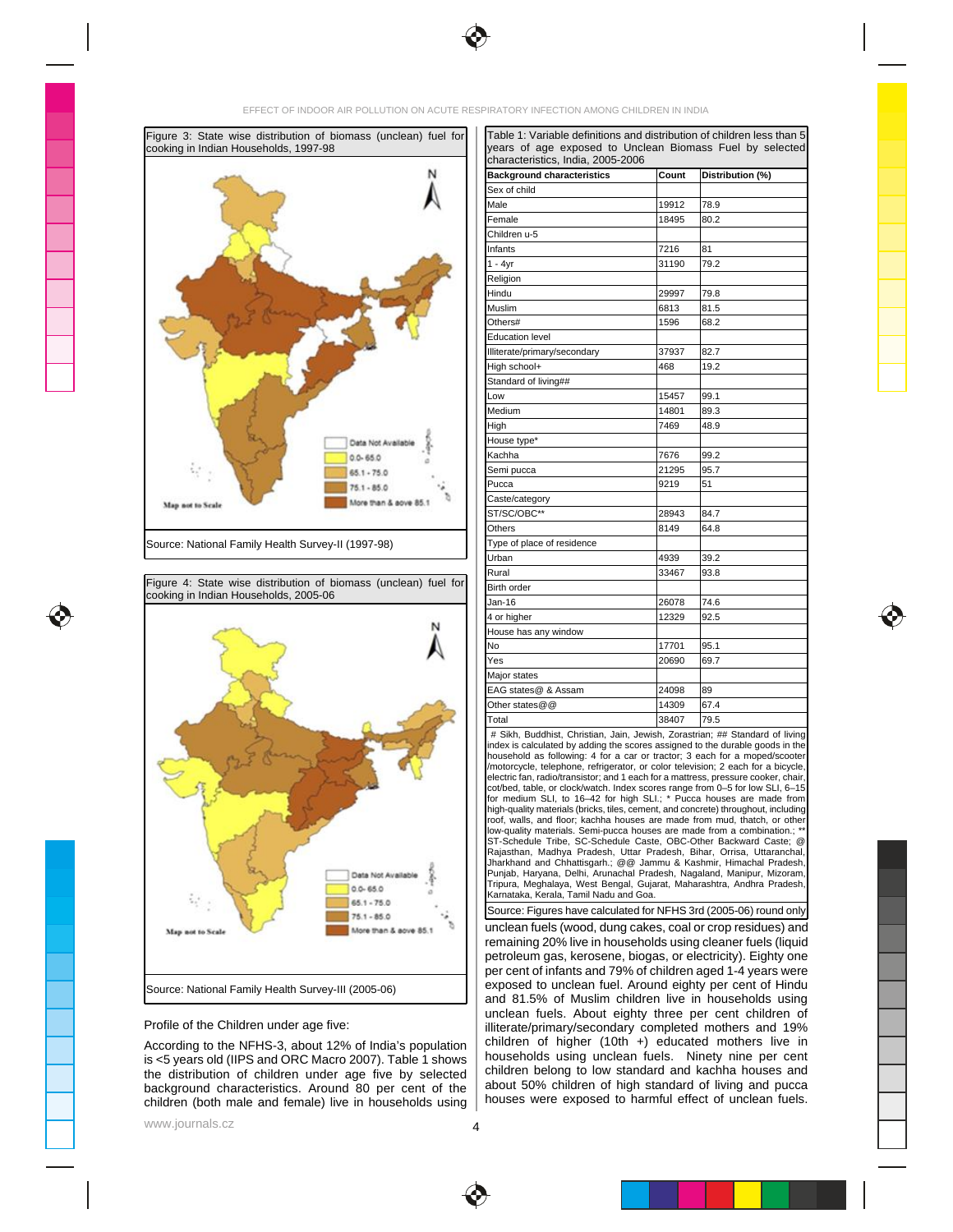

About 82% - 88% children of ST/SC/OBC category and 68% | Table 2: Reported prevalence of Acute Respiratory Infection (ARI) **| with a state** and the state of Acute Respiratory Infection (ARI) **| with a state of the state of** children of others category live in households using unclean

demographic variables—age and sex—are additionally controlled in Model 4. Even when the 11 socioeconomic and state and state and state and state and state and state and state and state and state and state and state and state and state and state and state and state and stat demographic control variables are included in Model 5, the | additionally controlled in Model 4. In the full model (Model **The Controllect Controllect Controllect** Controllect Controllect Controllect Controllect Controllec children living in households cooking with unclean fuels still | 5), when the effects of cooking fuel type and the 11 other

| children of others category live in households using unclean   among the children less than 5 years of age by selected<br>characteristics, India, 2005-2006                                                                                                                                                                                                                                                                                                                  |  |  |
|------------------------------------------------------------------------------------------------------------------------------------------------------------------------------------------------------------------------------------------------------------------------------------------------------------------------------------------------------------------------------------------------------------------------------------------------------------------------------|--|--|
| use. Ninety four of all children living in rural settings and only<br>39% children of urban households were exposed to uncl.                                                                                                                                                                                                                                                                                                                                                 |  |  |
| Distribution (%)<br>Count<br>characteristics<br>fuels. Ninety five children were living in houses having not                                                                                                                                                                                                                                                                                                                                                                 |  |  |
| a single window for ventilation. Eighty-nine per cent children                                                                                                                                                                                                                                                                                                                                                                                                               |  |  |
| of EAG states 1 and 67% children of other states live in<br>households using unclean.<br>Prevalence of ARI among children under age five in India:<br>$\frac{1}{100}$                                                                                                                                                                                                                                                                                                        |  |  |
| $\frac{2377}{100}$                                                                                                                                                                                                                                                                                                                                                                                                                                                           |  |  |
|                                                                                                                                                                                                                                                                                                                                                                                                                                                                              |  |  |
|                                                                                                                                                                                                                                                                                                                                                                                                                                                                              |  |  |
| ARI is the second leading cause of death among children<br>under age five worldwide, after diarrhoeal diseases.<br>According to NFHS-3, overall 6% children under five years<br>of age suffer from ARI. Table 2 shows that the prevale                                                                                                                                                                                                                                       |  |  |
|                                                                                                                                                                                                                                                                                                                                                                                                                                                                              |  |  |
|                                                                                                                                                                                                                                                                                                                                                                                                                                                                              |  |  |
|                                                                                                                                                                                                                                                                                                                                                                                                                                                                              |  |  |
| using unclean fuels (6.2%) than are those living in                                                                                                                                                                                                                                                                                                                                                                                                                          |  |  |
| households using cleaner fuels (4.1%). Children living with<br>women who smoke (7.3%) (cigarettes/bidis, pipe/cigar, paan                                                                                                                                                                                                                                                                                                                                                    |  |  |
| $\frac{1}{200}$                                                                                                                                                                                                                                                                                                                                                                                                                                                              |  |  |
|                                                                                                                                                                                                                                                                                                                                                                                                                                                                              |  |  |
| masala, ghutka, chewing tobacco, uses snuff, smoke other)<br>are also much more likely to suffer from ARI than those who<br>have never smoked (5.6%).<br>$\frac{1}{2}$ $\frac{1}{2}$ $\frac{1}{2}$ $\frac{1}{2}$ $\frac{1}{2}$ $\frac{1}{2}$ $\frac{1}{2}$ $\frac{1}{2}$ $\frac{1}{2}$ $\frac{1}{2}$ $\frac{1}{2}$ $\frac{1}{2}$ $\frac{1}{2}$ $\frac{1}{2}$ $\frac{1}{2}$ $\frac{1}{2}$ $\frac{1}{2}$ $\frac{1}{2}$ $\frac{1}{2}$ $\frac{1}{2}$ $\frac{1}{2}$ $\frac{1}{2}$ |  |  |
| <u> 1995 - Johann Stein, mars an Amerikaansk politiker († 1958)</u><br>Male children are more likely to suffer from ARI than female $\; \big $                                                                                                                                                                                                                                                                                                                               |  |  |
| literate\primary\second   <sub>206</sub>                                                                                                                                                                                                                                                                                                                                                                                                                                     |  |  |
| children. The prevalence of ARI among Infants (7.2%) is<br>much higher than the children aged 1-4 years (5.4%).                                                                                                                                                                                                                                                                                                                                                              |  |  |
| Children belong to Muslim community (8.6%) have also a $\parallel$<br>$\frac{100 \text{ N}}{200 \text{ N}}$                                                                                                                                                                                                                                                                                                                                                                  |  |  |
| very high chance to suffer from ARI than those who belong   Standard of living                                                                                                                                                                                                                                                                                                                                                                                               |  |  |
| to Hindu (5.2%) and other communities (4.4%). Children $\left \begin{array}{cc} \text{Low} & \text{993} \\ \text{Low} & \text{1990} \end{array}\right $                                                                                                                                                                                                                                                                                                                      |  |  |
| living with higher educated women (3.4%) are very less likely Medium<br>to suffer from ARI than are those with less or no education                                                                                                                                                                                                                                                                                                                                          |  |  |
|                                                                                                                                                                                                                                                                                                                                                                                                                                                                              |  |  |
| The prevalence of ARI is considerably lower among the $\vert \vert$                                                                                                                                                                                                                                                                                                                                                                                                          |  |  |
| $\frac{1}{2}$ $\frac{1}{2}$ $\frac{1}{2}$ $\frac{1}{2}$ $\frac{1}{2}$ $\frac{1}{2}$ $\frac{1}{2}$ $\frac{1}{2}$ $\frac{1}{2}$ $\frac{1}{2}$ $\frac{1}{2}$ $\frac{1}{2}$ $\frac{1}{2}$ $\frac{1}{2}$ $\frac{1}{2}$ $\frac{1}{2}$ $\frac{1}{2}$ $\frac{1}{2}$ $\frac{1}{2}$ $\frac{1}{2}$ $\frac{1}{2}$ $\frac{1}{2}$                                                                                                                                                          |  |  |
|                                                                                                                                                                                                                                                                                                                                                                                                                                                                              |  |  |
| The prevalence of ARI is considered in Pucca<br>children living in Pucca houses and among children living<br>in households with a high standard of living. The prevalence<br>is also somewhat lower among children belong to<br>ST/SC/<br>$\frac{1}{1000}$                                                                                                                                                                                                                   |  |  |
| $\frac{\text{S1/SU/ODU}}{\text{Othorn}}$ 018 6.7                                                                                                                                                                                                                                                                                                                                                                                                                             |  |  |
|                                                                                                                                                                                                                                                                                                                                                                                                                                                                              |  |  |
|                                                                                                                                                                                                                                                                                                                                                                                                                                                                              |  |  |
|                                                                                                                                                                                                                                                                                                                                                                                                                                                                              |  |  |
| compare to those of other states (5.4%) of India.<br>$\begin{array}{c c}\n\hline\n\end{array}$                                                                                                                                                                                                                                                                                                                                                                               |  |  |
|                                                                                                                                                                                                                                                                                                                                                                                                                                                                              |  |  |
|                                                                                                                                                                                                                                                                                                                                                                                                                                                                              |  |  |
|                                                                                                                                                                                                                                                                                                                                                                                                                                                                              |  |  |
|                                                                                                                                                                                                                                                                                                                                                                                                                                                                              |  |  |
|                                                                                                                                                                                                                                                                                                                                                                                                                                                                              |  |  |
|                                                                                                                                                                                                                                                                                                                                                                                                                                                                              |  |  |
|                                                                                                                                                                                                                                                                                                                                                                                                                                                                              |  |  |
| Effects of cooking smoke on ARI Table 3 shows the<br>Effects of cooking smoke on ARI: Table 3 shows the and selected demographic and socioeconomic variables on<br>and selected demographic and socioeconomic variables on<br>the preva<br>$\frac{1231}{2050}$ 5.4                                                                                                                                                                                                           |  |  |
|                                                                                                                                                                                                                                                                                                                                                                                                                                                                              |  |  |
| moking at least one: cigarettes/bidis, pipe/cigar, paan masala, ghutka                                                                                                                                                                                                                                                                                                                                                                                                       |  |  |
| Source: Figures have calculated for NFHS 3rd (2005-06) roune                                                                                                                                                                                                                                                                                                                                                                                                                 |  |  |
| Controlling for exposure to women's smoking (in Model 3)<br>reduces the effect of biomass fuel use on ARI prevalence<br>marginally (OR = 1.51; 95% CI, 1.35–1.68). The effect of<br>unclean fuel use remains virtually unchanged when                                                                                                                                                                                                                                        |  |  |
|                                                                                                                                                                                                                                                                                                                                                                                                                                                                              |  |  |

has a statistically significant effect (OR = 1.30; 95% CI, | variables are controlled, the odds of suffering from ARI are 1.05–1.40) on the prevalence of ARI compared with those  $\mid$  remain 1.25 (95% CI, 1.11–1.42) times higher among the living in households that use cleaner fuels.  $\vert$  children who are exposed to mother's smoking. additionally controlled in Model 4. In the full model (Model 5), when the effects of cooking fuel type and the 11 other variables are controlled, the odds of suffering from ARI are remain 1.25 (95% CI, 1.11–1.42) times higher among the children who are exposed to mother's smoking.

Effects of women smoking on ARI: The unadjusted odds of | Effects of the control variables on ARI: The discussion of **Frankling** suffering from ARI are considerably higher among the | the adjusted effects of the control variables focuses on the when I ample I children living or exposed to those women who indulge in | full model (Model 5) in Table 3. With other variables smoking of any type (OR = 1.31; 95% CI, 1.18–1.47) than  $|$  controlled, age has a positive effect on the prevalence of  $|$ do those who have never smoked. (Model 2, Table 3). This  $\; \mid$  ARI and male child have a higher prevalence of ARI than  $\;$ effect is reduced somewhat when the effect of cooking | do girl child. Effects of both age and sex are statistically  $\vert$ smoke is controlled (OR = 1.26; 95% CI, 1.12–1.41) and  $\; \mid$  significant. Infants have a considerably higher risk of having  $\;$ marginally changed when children's age and sex are | ARI than do children aged 1-4 years. (Model. 4 & Model 5,  $\vert$ Effects of the control variables on ARI: The discussion of the adjusted effects of the control variables focuses on the full model (Model 5) in Table 3. With other variables controlled, age has a positive effect on the prevalence of ARI and male child have a higher prevalence of ARI than do girl child. Effects of both age and sex are statistically significant. Infants have a considerably higher risk of having ARI than do children aged 1-4 years. (Model. 4 & Model 5,

www.journals.cz  $\overline{\phantom{a}}$   $\overline{\phantom{a}}$   $\overline{\phantom{a}}$   $\overline{\phantom{a}}$   $\overline{\phantom{a}}$   $\overline{\phantom{a}}$   $\overline{\phantom{a}}$   $\overline{\phantom{a}}$   $\overline{\phantom{a}}$   $\overline{\phantom{a}}$   $\overline{\phantom{a}}$   $\overline{\phantom{a}}$   $\overline{\phantom{a}}$   $\overline{\phantom{a}}$   $\overline{\phantom{a}}$   $\overline{\phantom{a}}$   $\overline{\phantom{a}}$ 



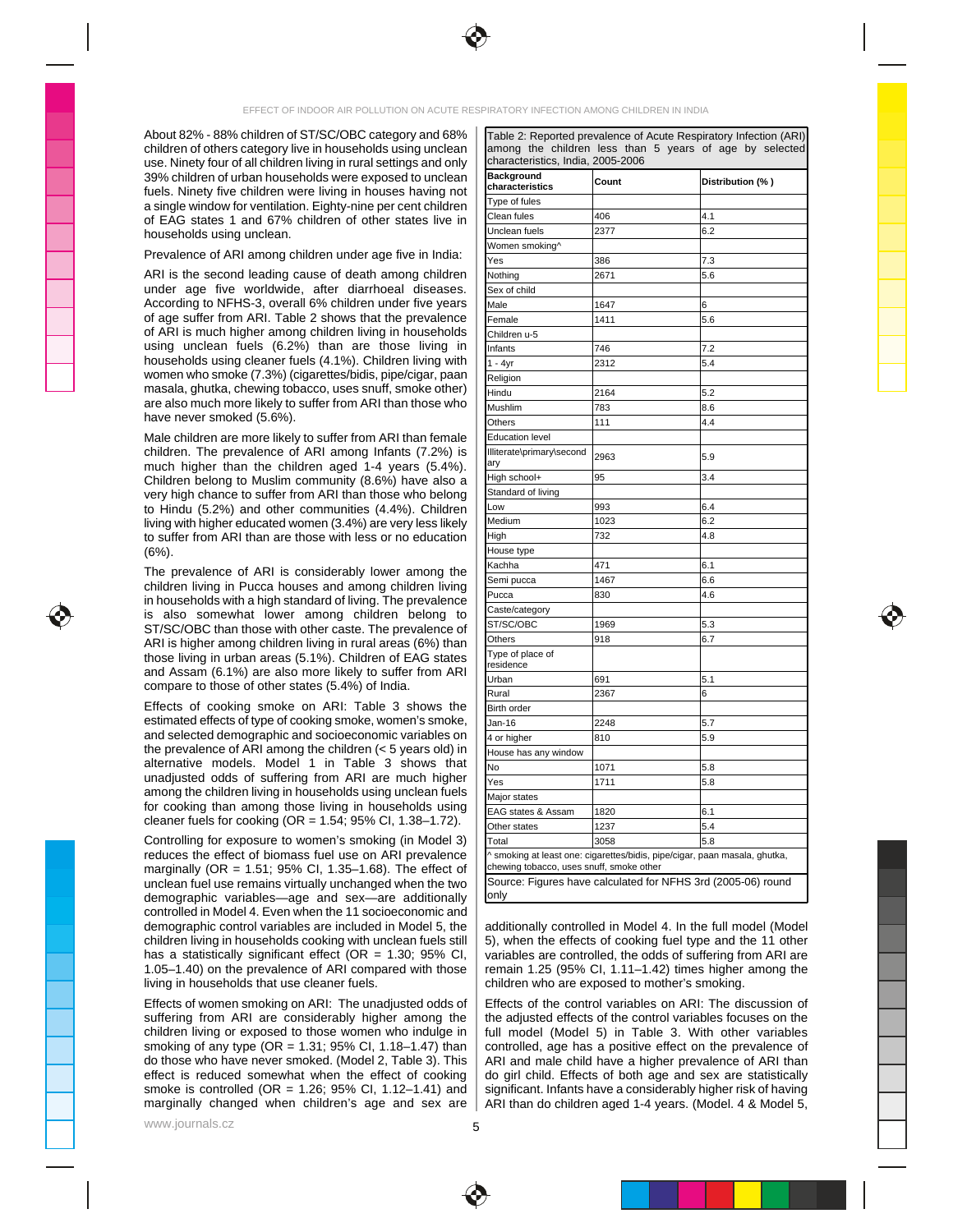

Table 3.) Children under age five living with middle/primary | Table 3: Unadjusted and adjusted effects (OR, 95% CI) of type of **with and the state of the control** and illiterate mothers have significantly higher prevalence of ARI (OR = 1.39; 95% CI, 1.09-1.78) than do those with  $\vert$  the children (< 5 years old), india 2005-06 higher educated. Children of Muslim community also have a significantly very higher prevalence of ARI (OR = 1.47;  $\left| \frac{\text{trace}}{\text{trace}} \right|$   $\left| \frac{\text{arithmetic}}{\text{trace}} \right|$   $\left| \frac{\text{arithmetic}}{\text{trace}} \right|$ 95% CI, 1.32-1.63) than do those with Hindu community.  $\frac{1}{1}$  is no of tuple  $\frac{1}{1}$  and  $\frac{1}{1}$  and  $\frac{1}{1}$  and  $\frac{1}{1}$  and  $\frac{1}{1}$  and  $\frac{1}{1}$  and  $\frac{1}{1}$  and  $\frac{1}{1}$  and  $\frac{1}{1}$  and  $\frac{1}{1}$  and As expected, children living in Kachha houses have a  $\sqrt{\frac{1.6444444}{1.64444444}}$ significantly higher prevalence of ARI (OR = 1.34; 95% CI,  $\vert$  Unclean fuels  $\vert_{8\text{-}1.72\rangle}$  (35-1.68)  $\vert$  5-1.68)  $\vert$  5-1.40)  $\vert$  5-1.40) 1.19-1.50) than do those living in Pucca houses. Kachha  $\overline{C}$ lean fuels  $\overline{Q}$ houses in India is characterized with very poor ventilation  $\frac{1}{W(\text{omen})}$ and higher use of solid unclean fuels indoor cause very high  $\parallel$  smoking when the control of the control of the control  $\parallel$  and higher use of solid unclean fuels indoor cause very high  $\parallel$  smoking when the control of th chance of exposure to smoke that result into higher risk to  $\vert_{\infty}$   $\vert_{\infty}$   $\vert$   $\cdot$  1.31\*\*\*(1.1 |1.26\*\*\*(1.1 |1.27\*\*\*(1.1 |1.25\*\*\*(1.1 |1.25\*\*\*(1.1 |1.25\*\*\*(1.1 |1.25\*\*\*(1.1 | prevalence of ARI among children as well as other  $\frac{1}{1}$   $\frac{2(1.47)}{3(1.42)}$   $\frac{3(1.42)}{1(1.42)}$   $\frac{1}{1.42}$ 

| th<br>the children (< 5 years old), India 2005-06<br>ve Background<br>7; Characterist Model 1 Model 2 Model 3 Model 4 Model 5                                                                                                                           |  |  |
|---------------------------------------------------------------------------------------------------------------------------------------------------------------------------------------------------------------------------------------------------------|--|--|
|                                                                                                                                                                                                                                                         |  |  |
|                                                                                                                                                                                                                                                         |  |  |
|                                                                                                                                                                                                                                                         |  |  |
|                                                                                                                                                                                                                                                         |  |  |
|                                                                                                                                                                                                                                                         |  |  |
|                                                                                                                                                                                                                                                         |  |  |
|                                                                                                                                                                                                                                                         |  |  |
|                                                                                                                                                                                                                                                         |  |  |
|                                                                                                                                                                                                                                                         |  |  |
|                                                                                                                                                                                                                                                         |  |  |
|                                                                                                                                                                                                                                                         |  |  |
|                                                                                                                                                                                                                                                         |  |  |
|                                                                                                                                                                                                                                                         |  |  |
|                                                                                                                                                                                                                                                         |  |  |
|                                                                                                                                                                                                                                                         |  |  |
|                                                                                                                                                                                                                                                         |  |  |
|                                                                                                                                                                                                                                                         |  |  |
|                                                                                                                                                                                                                                                         |  |  |
|                                                                                                                                                                                                                                                         |  |  |
|                                                                                                                                                                                                                                                         |  |  |
|                                                                                                                                                                                                                                                         |  |  |
|                                                                                                                                                                                                                                                         |  |  |
|                                                                                                                                                                                                                                                         |  |  |
|                                                                                                                                                                                                                                                         |  |  |
|                                                                                                                                                                                                                                                         |  |  |
| CONCLUSION                                                                                                                                                                                                                                              |  |  |
| ig into account the models that have been applied f                                                                                                                                                                                                     |  |  |
|                                                                                                                                                                                                                                                         |  |  |
|                                                                                                                                                                                                                                                         |  |  |
|                                                                                                                                                                                                                                                         |  |  |
|                                                                                                                                                                                                                                                         |  |  |
|                                                                                                                                                                                                                                                         |  |  |
|                                                                                                                                                                                                                                                         |  |  |
|                                                                                                                                                                                                                                                         |  |  |
| s substantial effects on previ<br>The result also reflects tl                                                                                                                                                                                           |  |  |
|                                                                                                                                                                                                                                                         |  |  |
|                                                                                                                                                                                                                                                         |  |  |
|                                                                                                                                                                                                                                                         |  |  |
|                                                                                                                                                                                                                                                         |  |  |
|                                                                                                                                                                                                                                                         |  |  |
|                                                                                                                                                                                                                                                         |  |  |
| children aged 1-4 year                                                                                                                                                                                                                                  |  |  |
| expectation: because infants are more exposed to cookir                                                                                                                                                                                                 |  |  |
|                                                                                                                                                                                                                                                         |  |  |
|                                                                                                                                                                                                                                                         |  |  |
|                                                                                                                                                                                                                                                         |  |  |
|                                                                                                                                                                                                                                                         |  |  |
|                                                                                                                                                                                                                                                         |  |  |
| expectation; because infants are more exposed to cooking<br>amoke as spend more time with mother for the attended ing the primary during the small care and cooking is considered to be primary dury of $\frac{\text{Gurla}}{\text{Rundale}}$<br>wulner |  |  |
|                                                                                                                                                                                                                                                         |  |  |
|                                                                                                                                                                                                                                                         |  |  |
|                                                                                                                                                                                                                                                         |  |  |
|                                                                                                                                                                                                                                                         |  |  |
|                                                                                                                                                                                                                                                         |  |  |
|                                                                                                                                                                                                                                                         |  |  |
|                                                                                                                                                                                                                                                         |  |  |
|                                                                                                                                                                                                                                                         |  |  |
|                                                                                                                                                                                                                                                         |  |  |
|                                                                                                                                                                                                                                                         |  |  |
|                                                                                                                                                                                                                                                         |  |  |





www.journals.cz  $\overline{6}$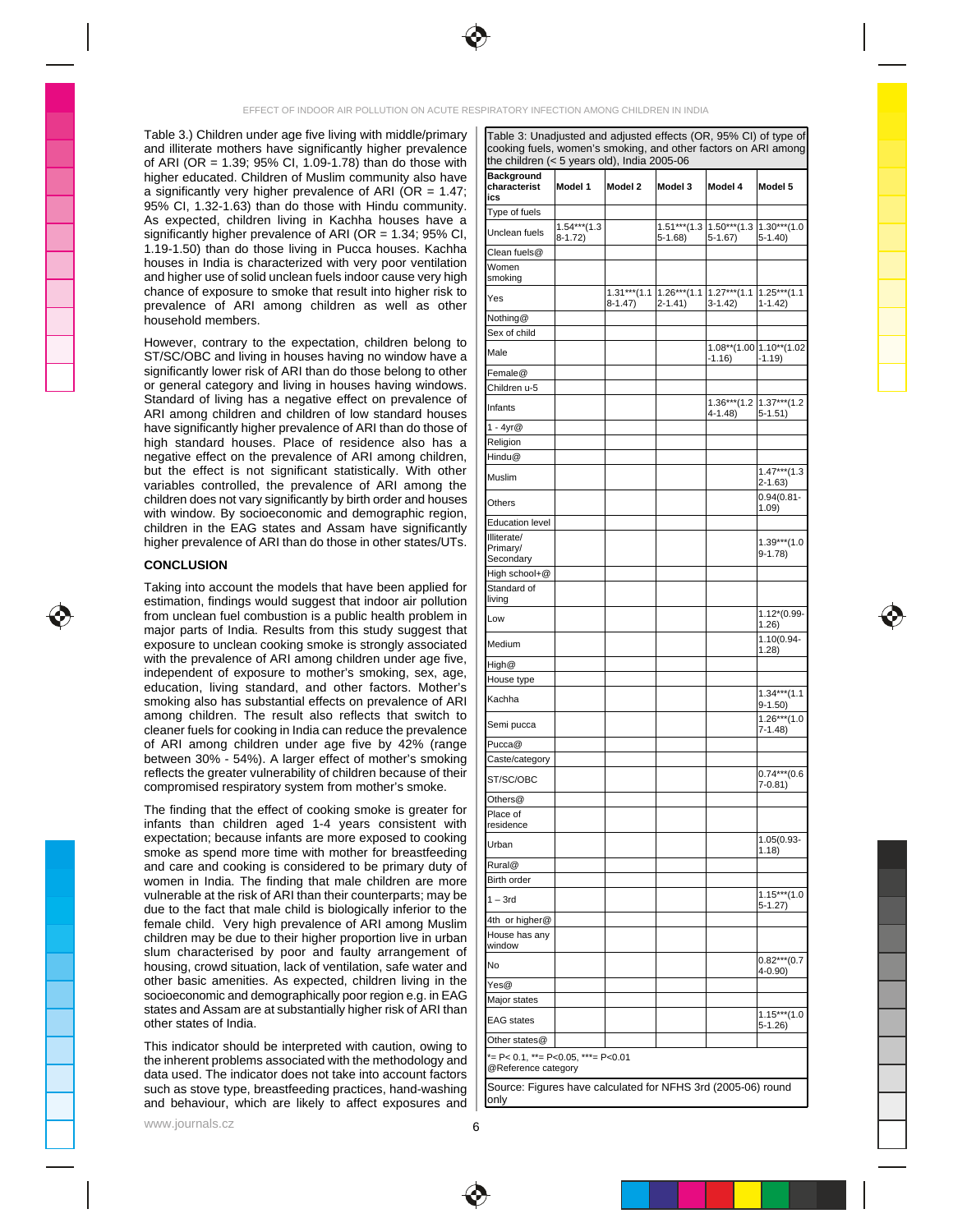

health outcomes. Our estimated effect is also downwardly | Broor, S., Pandey, R. M., Ghosh, M., Maitreyi, R. S., Lodha, R., & biased to the extent that ARI is more likely to be  $\vert$  Singhal,  $(2001)$ . Risk factors for severe acute lower respiratory underreported for children from households that use unclean and the state and the conditions conditions in the state of the conditions of the conditions of the conditions of the conditions of the conditions of the conditio fuels. On the other hand, our estimated effect may be  $\|\cdot\|^2$  the structure of the structure of the structure of the structure of the structure of the structure of the structure of the structure of the structure of the st upwardly biased to the extent households that use unclean | Bruce, N., Perez-Padilla, R., & Albalak, R. (2000). Indoor air fuels are more likely to report some other disease condition | pollution in developing countries: a major environmental and

The findings from this study have important policy and  $\bigcup_{\text{Desai M A. Math 5}}$  & Smith K (2004) Indoor smoke from solid program implications, including the need for public  $\left| \frac{f_{\text{total}}}{f_{\text{total}}}\right|$  Assessing the environmental burden of disease at national information campaigns designed to inform people about | and local levels. Environmental Burden of Disease Series, (4), the risks of exposure to cooking smoke and, where shifts  $\vert$  675-740. to cleaner fuels are not feasible, programs to promote improved cook stoves designed to reduce exposure to  $\vert$  European Environmental and Health Information System. Fact smoke by means of improved combustion and improved sheet 3.6, December 2009, Code: rpg3\_hous\_ex3 Available from: venting. For such programs to be effective, local needs | http://www.euro.who.int/\_\_data/assets/pdf\_file/0006/97008/3.6.and community participation should be given high priority. | Homes-with-solid-fuels-EDITED\_layouted\_V3.pdf?ua=1 accessed | | | There is, however, no magic solution for reducing unclean  $\begin{bmatrix} 0 & 16 & \text{Juiy } 2014. \end{bmatrix}$ fuel smoke exposures. Efforts to reduce indoor air | Ezzati, M., & Kammen, D. M. (2001). Quantifying the effects of pollution from Solid Fuel Use centre on the four general categories of interventions listed below (Smith, 1987; Smith, | respiratory intections in developing countries. Environmental Health 1989; Barnes et al., 1993; Ezzati & Kammen, 2001; WHO,  $\parallel$  Perspectives, 109(5):481–488.

- encouraging mothers to keep their young babies away and the same of the same of the same of the same of the same of the same of the same of the same of the same of the same of the same of the same of the same of the same o
- Household changes to improve ventilation (e.g. Population-Sciences. increasing the number of window openings in the kitchen,  $\parallel$  Jain N Lodba R & Kabra S K (2001). Upper respiratory tract the stove out of the living area);<br>the stove out of the living area);<br>the stove out of the living area);<br>the stove out of the living area);
- nearly all pollutants damaging to health are products of  $\parallel$  Child, 95.1004–8. [PubMed].
- lower-emission liquid or gaseous fuels (e.g. petroleumbased kerosene and liquid petroleum gas, or biomass-

urban slum and peri-urban households that use unclean  $\vert$  reporting of the Multipropriation of  $\Omega_{\rm DM}$  is the state of  $\Omega_{\rm DM}$ . fuels to move up the "energy ladder" to cleaner fuels were experiment to the experiment of the contraction of the experiment of the substanting of the contraction of the contraction of the contraction of the substanting of (such as biogas or liquid petroleum gas), and do so at  $\frac{m_{\text{F}}}{2C}$  and  $\frac{m_{\text{F}}}{2}$  and  $\frac{m_{\text{F}}}{2}$  and  $\frac{m_{\text{F}}}{2}$  and  $\frac{m_{\text{F}}}{2}$  and  $\frac{m_{\text{F}}}{2}$  and  $\frac{m_{\text{F}}}{2}$  and  $\frac{m_{\text{F}}}{2}$  and  $\frac{m_{$ lower income levels. This approach requires that the summary and contract the contract of the contract of the contract of the contract of the contract of the contract of the contract of the contract of the contract of the agricultural wastes, are unlikely to acquire improved cooking  $\; \mid \;$  6736(10)61461-4/abstract ) accessed 18 July 2014. stoves–without large subsidies, which are often with the U. (2003) Effect of Indeer air pollution from Piemace unsustainable in the long term. It seems to be large  $\sum_{n=1}^{\infty}$  combution on prevalence of Asthma in the Elderly Environ Health populations between these extremes, however, that can be  $\frac{1}{\text{perspectrum}}$  and  $\frac{1}{1}$   $\frac{7}{1}$   $\frac{7}{7}$ effectively targeted by efforts to disseminate improved  $\vert$  bol (2000) B and  $\vert$  and  $\vert$  and  $\vert$  and  $\vert$  and  $\vert$  and  $\vert$  and  $\vert$  and  $\vert$  and  $\vert$  and  $\vert$  and  $\vert$  and  $\vert$  and  $\vert$  and  $\vert$  and  $\vert$  and  $\vert$  and

In particular, education through various types of media and | Government of India. Available from: http://www.cghr.org/ | | | | communication network can play an important role by | wordpress/wp-content/uploads/Causes\_ot\_death\_2001-03.pdf conveying the value of cleaner kitchens and air to  $\frac{1}{2}$  accessed 20 July 2014. households. In this, hygiene education may be as important | RGI (2011). Provisional Population Total. Census Commissioner of **Figure** in reducing the impact of dirty combustion and lack of | India, Ministry of Home Affairs (MoHA), Government of India. ventilation as it is in reducing the impact of dirty water and  $\parallel$  Savitha. M. R., Nandeeshwara, S. B., Kumar, M. J., Ul-Haque, F., &

Nutratya, D., Frasamua, N. S., Nam, S., & Naw, N. S. (2005). Accue<br>
Subspiratory infections in children: A community based longitudinal<br>
study in south India. Indian J Public Health, 47:7–13. [PubMed]. Smith, K. R. (1989).

Barnes, D. F., Openshaw, K., Smith, K. R., & Van der Plas, R. |  $\frac{1}{2}$  and the contract result, and the contract results of the contract results of the contract results of the contract results of the contract results of

www.journals.cz

Broor, S., Pandey, R. M., Ghosh, M., Maitreyi, R. S., Lodha, R., & Singhal, T. (2001). Risk factors for severe acute lower respiratory tract infection under-five children. Indian Pediatr, 38:1361–9. [PubMed].

with similar symptoms as ARI.  $\frac{1}{2}$  and  $\frac{1}{2}$  and  $\frac{1}{2}$  and  $\frac{1}{2}$  and  $\frac{1}{2}$  and  $\frac{1}{2}$  and  $\frac{1}{2}$  and  $\frac{1}{2}$  and  $\frac{1}{2}$  and  $\frac{1}{2}$  and  $\frac{1}{2}$  and  $\frac{1}{2}$  and  $\frac{1}{2}$  and  $\frac{1}{2}$ Bruce, N., Perez-Padilla, R., & Albalak, R. (2000). Indoor air pollution in developing countries: a major environmental and public health challenge for the new millennium. Bulletin of the second the second the second the second to the World Health Organization 78 (9): 1078  $\pm$  1092.

Desai, M. A., Mehta, S., & Smith, K. (2004). Indoor smoke from solid fuels Assessing the environmental burden of disease at national and local levels. Environmental Burden of Disease Series, (4), and local levels. Environmental Burden of Disease Series, (4), The Toron Local Disease Series, (4), 675-740.

ENHIS (2009). Proportion of children living homes using solid fuels. European Environmental and Health Information System. Fact sheet 3.6, December 2009, Code: rpg3\_hous\_ex3 Available from: \_\_\_\_\_\_\_\_\_\_\_\_\_\_\_\_\_\_ http://www.euro.who.int/\_\_data/assets/pdf\_file/0006/97008/3.6.- Homes-with-solid-fuels-EDITED\_layouted\_V3.pdf?ua=1 accessed on 16 July 2014.  $\Box$ 

Ezzati, M., & Kammen, D. M. (2001). Quantifying the effects of **Example 20** exposure to indoor air pollution from biomass combustion on acute respiratory infections in developing countries. Environmental Health Perspectives, 109(5):481–488.

2002). Clook and the state of the state of the state of the state of the state of the state of the state of the state of the state of the state of the state of the state of the state of the state of the state of the state Behavioural modifications to reduce exposure (e.g.  $\frac{1}{12}$   $\frac{1}{12}$   $\frac{1}{12}$   $\frac{1}{12}$   $\frac{1}{12}$   $\frac{1}{12}$   $\frac{1}{12}$   $\frac{1}{12}$   $\frac{1}{12}$   $\frac{1}{12}$   $\frac{1}{12}$   $\frac{1}{12}$   $\frac{1}{12}$   $\frac{1}{12}$   $\frac{1}{12}$   $\frac{1$ Global health risks (2009). Mortality and burden of disease attributable to selected major risks. World Health Organization, Geneva. http://unstats.un.org/unsd/mi/pdf/mdg%20book.pdf

from the fire); the same set of  $\mathbb{R}^n$  and  $\mathbb{R}^n$  and  $\mathbb{R}^n$  and  $\mathbb{R}^n$  and  $\mathbb{R}^n$  and  $\mathbb{R}^n$  and  $\mathbb{R}^n$  and  $\mathbb{R}^n$  and  $\mathbb{R}^n$  and  $\mathbb{R}^n$  and  $\mathbb{R}^n$  and  $\mathbb{R}^n$  and  $\mathbb{R}^n$ IIPS and ORC Macro (2007). National Family Health Survey (NFHS-3), 2005-06: India. Mumbai: International Institute for Population Sciences.

providing gaps between the roof and walls, or moving  $\parallel$  infections. Indian J Pediatr. 68:1135–8. IPubMedl. Jain, N., Lodha, R., & Kabra, S. K. (2001). Upper respiratory tract infections. Indian J Pediatr, 68:1135–8. [PubMed].

• Improvements to cooking stoves (e.g. ventilation by flues, | Galanakis, E. (2010). Protective effect of exclusive breastfeeding hoods or chimneys, or increases in combustion efficiency | against infections during infancy: A prospective study. Arch Dis Ladomenou, F., Moschandreas, J., Kafatos, A., Tselentis, Y., & Galanakis, E. (2010). Protective effect of exclusive breastfeeding against infections during infancy: A prospective study. Arch Dis Child, 95:1004–8. [PubMed].  $\blacksquare$ 

incomplete combustion); Lim, S. S., Vos, T., Flaxman, A. D., Danaei, G., Shibuya, K., Adair-Interventions to enable people to use higher-quality,  $\frac{1}{2}$  the state and injury attitude to 67 risk factors and risk based alcohol and biogas). Lim, S. S., Vos, T., Flaxman, A. D., Danaei, G., Shibuya, K., Adair-Rohani, H., & Aryee, M. (2013). A comparative risk assessment of Rohani, H., & Aryee, M. (2013). A comparative risk assessment of  $\hskip1cm \top$ burden of disease and injury attributable to 67 risk factors and risk factor clusters in 21 regions, 1990–2010: a systematic analysis for the Global Burden of Disease Study 2010. The lancet, 380(9859), 2224-2260.

Programmes and policies can be designed to encourage | Mehta, S. (2006). Modelling household solid fuel use towards Mehta, S. (2006). Modelling household solid fuel use towards reporting of the Millennium Development Goal indicator. Energy for Sustainable Development, 10(3): 36–45 Available from: http://www.who.int/indoorair/mdg/esdmodellingsolidfueluse.pdf, accessed 17 July 2014.

availability and affordability of cleaner fuels be enhanced. Nillie and study collaborators (2010). Causes or neonatal and the study collaborators of the current of the current of the current of the current of the current On the other hand, the poorest rural populations with  $\sum_{n=0}^{\infty}$  has been almode the position of  $\sum_{n=0}^{\infty}$  ( $\sum_{n=0}^{\infty}$  and  $\sum_{n=0}^{\infty}$  and  $\sum_{n=0}^{\infty}$  and  $\sum_{n=0}^{\infty}$  and  $\sum_{n=0}^{\infty}$  and  $\sum_{n=0}^$ nearly no cash income, but access to wood and/or  $\left| \right|_{\text{thtn}/\text{MWW}}$  then est com/inumals/lancet/article/PIIS0140-Million Death Study Collaborators (2010). Causes of neonatal and child mortality in India: a nationally representative mortality survey. The Lancet, 376 (9755), 1853-1860. Available from: (http://www.thelancet.com/journals/lancet/article/PIIS0140- 6736(10)61461-4/abstract ) accessed 18 July 2014.

Mishra, V. (2003) Effect of Indoor air pollution from Biomass Combution on prevalence of Asthma in the Elderly, Environ Health perspective, 111: 71-77.

stoves. The contract of the contract of the contract of the contract of the contract of the contract of the contract of the contract of the contract of the contract of the contract of the contract of the contract of the co RGI (2003). Report on Cause of Death in India 2001-03, Census Commissioner of India, Ministry of Home Affairs (MoHA), Government of India. Available from: http://www.cghr.org/ wordpress/wp-content/uploads/Causes\_of\_death\_2001-03.pdf accessed 20 July 2014.

RGI (2011). Provisional Population Total. Census Commissioner of **Figure 1** India, Ministry of Home Affairs (MoHA), Government of India.

lack of sanitation. **Example 20** in the same of the same of same of sanitation states in the same of sanitation. **REFERENCES** Savitha, M. R., Nandeeshwara, S. B., Kumar, M. J., Ul-Haque, F., & Raju, C. K. (2007). Modifiable risk factors for acute lower respiratory tract infections. Indian J Pediatr, 74:477–82. [PubMed].

Acharya, D., Prasanna, K. S., Nair, S., & Rao, R. S. (2003). Acute review Note Dlepun New York Dlepun New York Denteron, and house. I will be review New York Dlepun Smith, K. R. (1987). Biofuels, air pollution, and health: a global review. New York, Plenum.

study in south India. Indian J Public Health, 47:7–13. [PubMed]. | Smith, K. R. (1989). The dialectics of improved stoves. Economic \_\_\_\_\_\_\_\_\_\_\_\_\_\_\_\_\_\_\_\_\_\_\_\_\_\_\_ Smith, K. R. (1989). The dialectics of improved stoves. Economic **Example 20 CONVENTS** and Political Weekly, 24(10):517–522.

(1993). The design and diffusion of improved cookstoves. World Bank Research Observer, 8(2):119–141. Smith, K. R., Mehta, S., Feuz, M. (2004). Indoor air pollution from household use of solid fuels. In: Ezzati M et al., eds. Comparative

 $7$